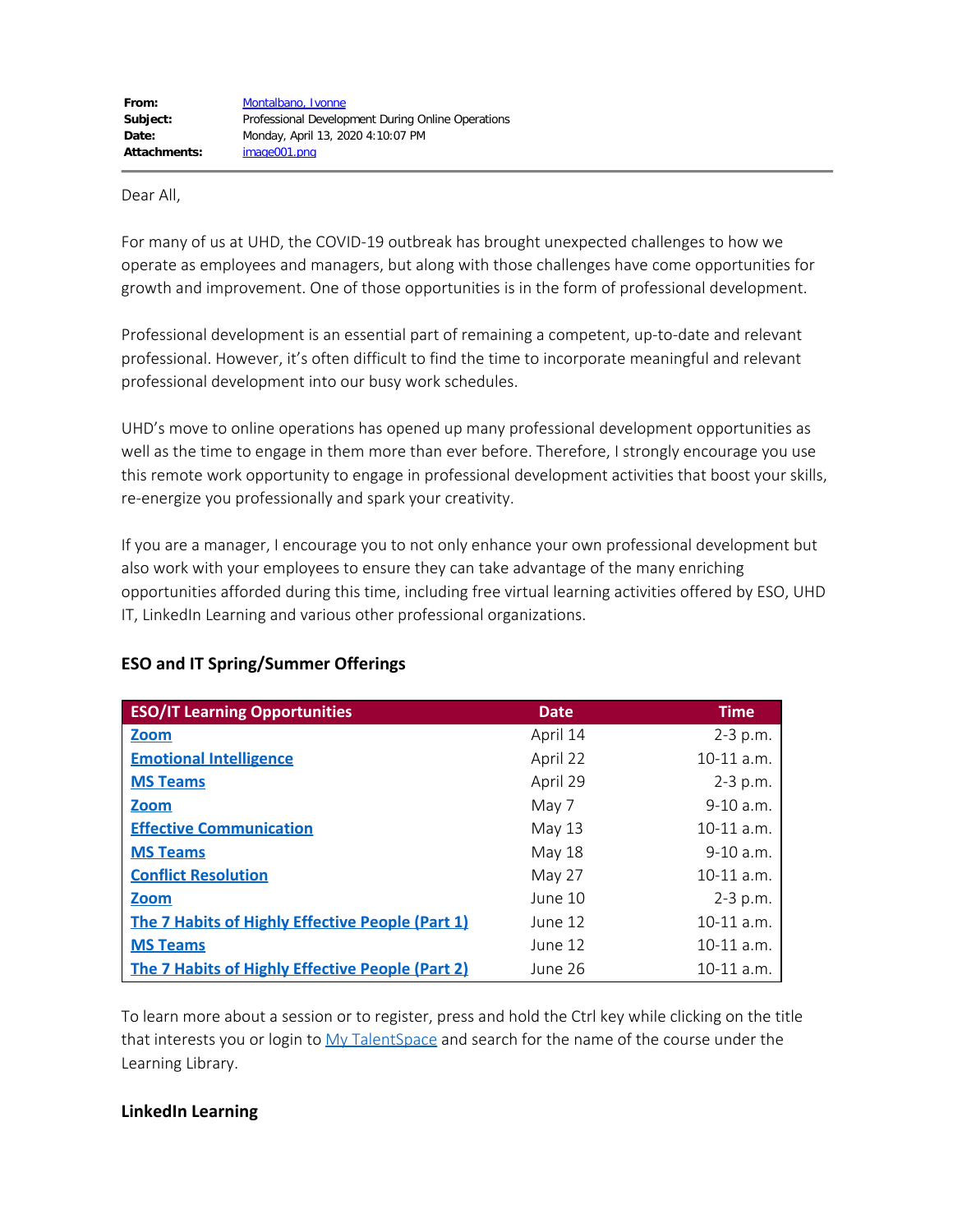In addition to the opportunities listed, all UHD employees, including student workers, have free access to more than 10,000 free, on-demand courses through [LinkedIn Learning](http://www.uhd.edu/learning).

These highly valuable courses support the development of skills and competencies in areas such as oral and written communication, customer service and critical thinking. LinkedIn Learning also provides a vast array of training on computer programs and software from Microsoft, Adobe and many other companies.

ESO's Talent Development Team has developed several Learning Collections to help you upskill using LinkedIn Learning. To access the collections, click on the title to the collection that interests you or log in to LinkedIn Learning, click "browse" at the top center of your screen, select "My Org" and "See All," then click "Learning Collections" from the left menu.

## **[UHD Administrative Professional Learning Collection](https://www.linkedin.com/learning/collections/enterprise/1~AAAAAARzIIo=901118?u=74653834&auth=true) (8 hours)**

- Administrative Professionals Foundations
- Outlook Essential Training (Office 365)
- Excel Essential Training (O365)
- Communicating with Diplomacy and Tact
- Accounting Foundations: Bookkeeping

### **[UHD Support Staff Learning Collection](https://www.linkedin.com/learning/collections/enterprise/1~AAAAAARzIIo=900213?u=74653834&auth=true) (9 hours)**

- Customer Service Foundations
- Business Etiquette: Phone, Email and Text
- Tips for Writing Business Emails
- Teamwork Foundations
- Being Positive at Work
- Problem Solving Techniques
- Critical Thinking
- Giving and Receiving Feedback
- Productivity Tips: Finding your Productive Mindset

### **[UHD Manager Essentials Learning Collection \(8 hours\)](https://www.linkedin.com/learning/collections/enterprise/1~AAAAAARzIIo=900187?u=74653834&auth=true)**

- Management Foundations
- Coaching Skills for Leaders and Managers
- Leading at a Distance
- Conflict Resolution Foundations
- Managing a Diverse Team
- Building Your Team
- Motivating and Engaging Employees
- Leading with Emotional Intelligence
- Improving Your Listening Skills
- Onboarding New Hires as a Manager

### **[UHD Student Employee Learning Collection](https://www.linkedin.com/learning/collections/enterprise/1~AAAAAARzIIo=900212?u=74653834&auth=true) (8 hours)**

Customer Service Foundations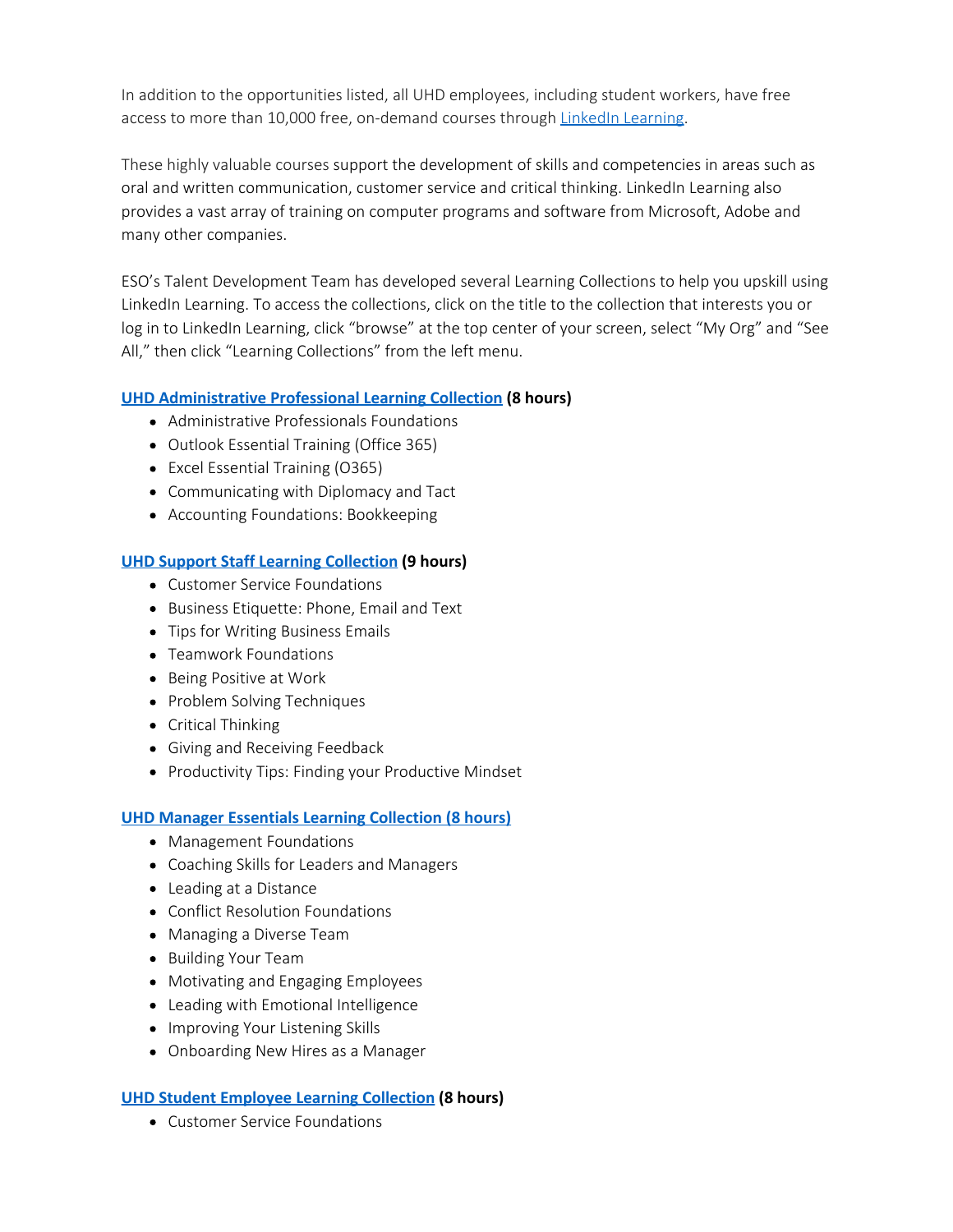Business Etiquette: Phone, Email and Text

- Tips for Writing Business Emails
- Teamwork Foundations
- Being Positive at Work
- Problem Solving Techniques
- Critical Thinking
- Productivity Tips: Finding your Productive Mindset

#### **[Remote Work: Productively Working from Home Collection](https://www.linkedin.com/learning/collections/enterprise/1~AAAAAARzIIo=315041?u=74653834&auth=true) (6.5 hours)**

- Time Management Fundamentals
- Productivity Tips: Finding Your Productive Mindset
- Leading Virtual Meetings
- Learning Zoom
- Executive Presence on Video Conference Calls

#### **Performance Evaluation Professional Goals**

As part of your recent Annual Performance Evaluation, you were assigned professional development goals for completion in 2020. Now is a great time to complete those goals. Within the next couple of days, you will receive an email from ESO's Talent Management Team (TM) with a list of your supervisor-assigned professional development goals from your last performance evaluation. Please use the list to guide you with prioritizing your professional development trainings.

At UHD, we value you and encourage you to grow professionally. If you have any questions about UHD's professional development learning opportunities, please feel free to reach out to our Talent Development Team at **[TD@uhd.edu](mailto:TD@uhd.edu)**. They are happy to help you.

# **Ivonne Montalbano, MBA, SPHR, SHRM-SCP**

Vice President, Employment Services and Operations

University of Houston-Downtown One Main Street, Suite S910 Houston, TX 77002

Phone: 713-221-8667 Fax: 713-223-7496 Email: [montalbanoi@uhd.edu](mailto:montalbanoi@uhd.edu)

[www.UHD.edu](http://www.uhd.edu/)



#### **[ESO blog](http://esohub.wordpress.com/) | [facebook](https://www.facebook.com/UHDESO) | [linkedin](https://www.linkedin.com/company/university-of-houston-downtown-employment-services-and-operations?trk=nmp_rec_act_company_photo) | [twitter](https://twitter.com/uhdeso) | Major Opportunity Employer**

Notice: Unless otherwise specifically indicated, the information contained in this e-mail message is confidential and is only intended for the review and use of the above-named person(s). If the reader of this message is not the intended recipient, you are hereby notified that the recipient is strictly prohibited from any use, storage, dissemination, distribution, or copying of this communication. If you have received this email message in error, please immediately notify me by telephone at the number above and return the original message to us at the address above. Thank you.